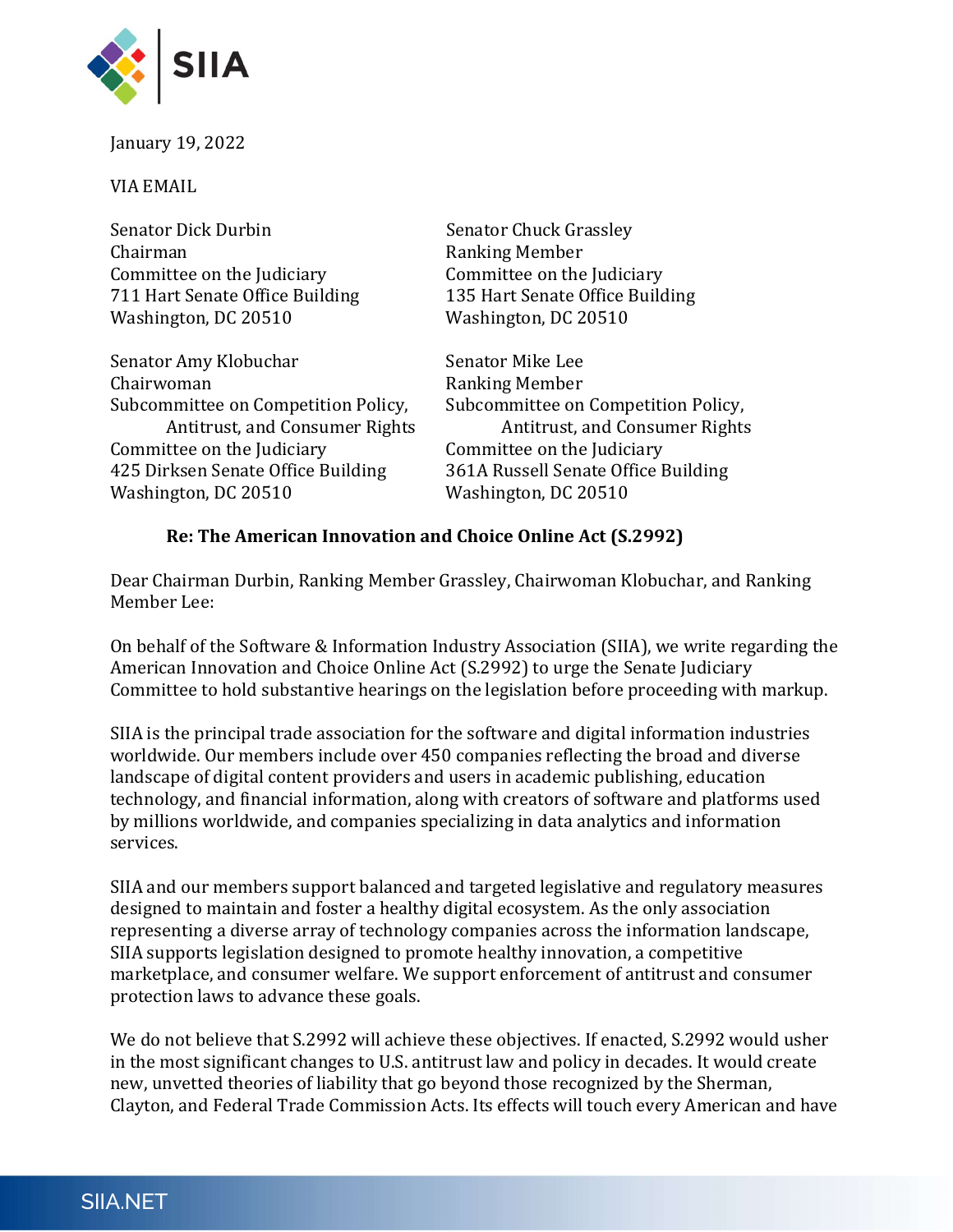significant ramifications for the U.S. economy and the global competitiveness of U.S. businesses. At a minimum, S.2992 raises serious evidentiary and analytical questions that should be addressed before the Senate proceeds with markup of the bill.

We want to highlight a few notable areas of concern for U.S. consumers, businesses, and innovation that would benefit from public hearings and expert economic analysis.

First, by appearing to target a specific group of companies, the bill would create a new set of winners – those corporate interests not considered to be "covered platforms" (which includes countless large companies). We do not believe this would level the playing field as much as shifting certain economic benefits arising out of the digital economy from one set of large companies to another.

Second, we believe the legislation is likely to hurt both consumer welfare and small- and medium-sized businesses. As one example, the rules on "self-preferencing" are likely to force consumers to pay more for free or low-cost services they rely on every day and set inconvenient barriers to access these services. They would also restrict the ability of smalland medium-sized businesses to access tools essential to reaching customers and managing operations. This likely will increase the costs of doing business and result in higher prices for consumers. The legislation would hurt innovation by preventing companies from pursuing new product development or lines of business to offer choice and better pricing to consumers, with downstream effects on start-ups and small- and medium-sized businesses that rely on low-cost products and services.

Third, the legislation also has ramifications for national security and geopolitical competition that warrant fulsome consideration by the Senate. By focusing on a handful of U.S. based companies, the legislation would, in effect, subsidize innovation by foreign-based companies, particularly those Chinese companies that rival U.S. companies in scale and advanced consumer technology products and services. In this sense, the legislation would undermine core objectives of the United States Innovation and Competition Act of 2021 (S.1260), which has already passed the Senate with bipartisan support. This is especially concerning in areas critical to national security where U.S.-based technology companies targeted by S.2992 currently have global advantages, such as in artificial intelligence. In addition, in the short term, restrictions on covered platforms' activities would undermine current U.S. government efforts to shore up the cybersecurity infrastructure of the internet and combat the rising spread of misinformation.

Fourth, we have concerns that S.2992 will create new challenges with respect to individuals' online privacy in the absence of comprehensive federal privacy legislation that governs how companies can use consumers' data. For example, S.2992 would make it more difficult for covered platforms to provide privacy protections to their users because of restrictions on prioritizing their own products or services; this could erode critical privacy protections that consumers rely on daily to protect their information. This privacy concern alone is an important issue that would benefit from a public hearing.